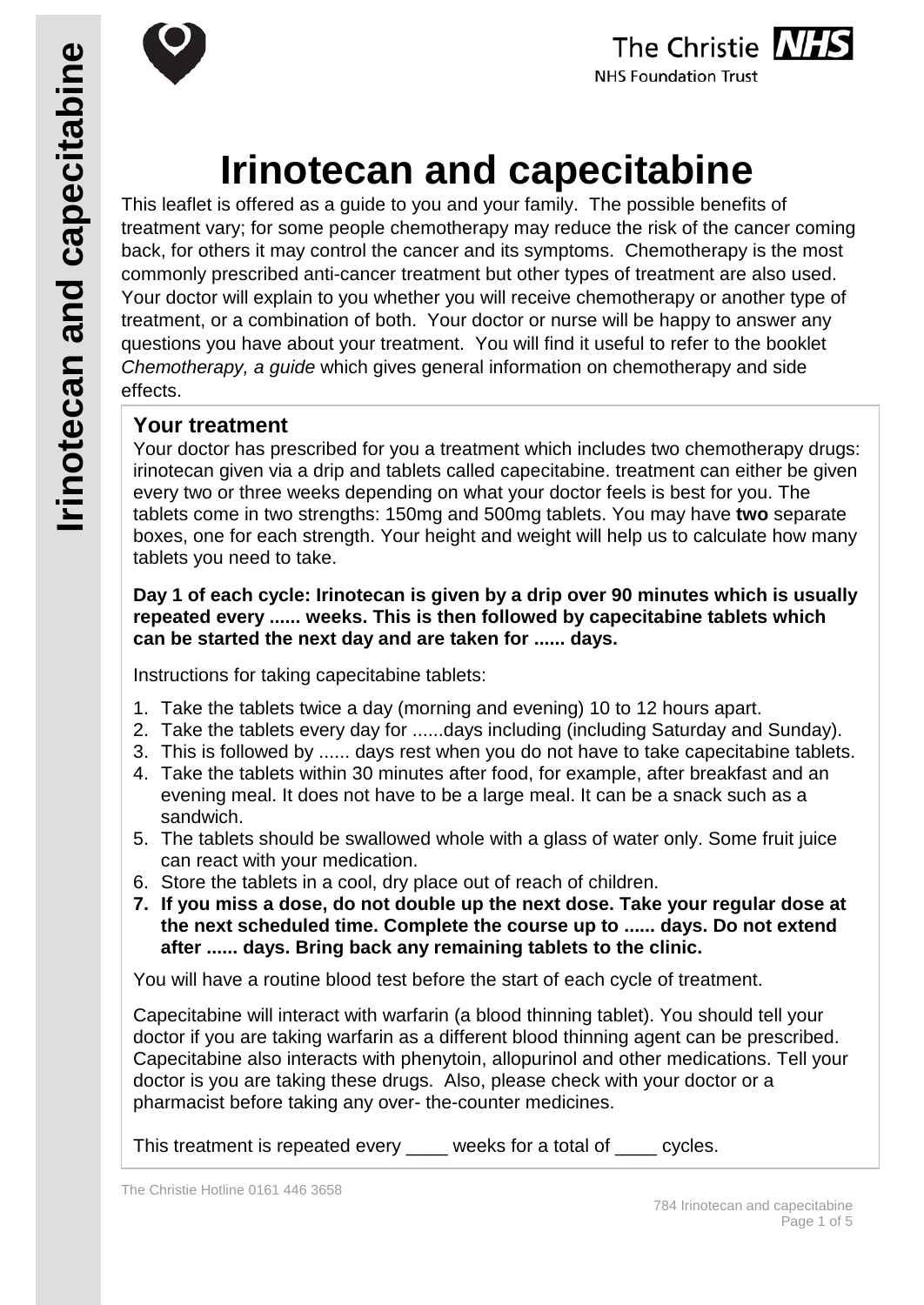This treatment can have serious or possibly life-threatening side effects. It is very important that you report side effects straight away. Don't delay, if you feel unwell, please ring The Christie Hotline on 0161 446 3658. The lines are open 24 hours a day.

#### **Increased risk of serious infection**

You are vulnerable to infection while you are having chemotherapy. Minor infections can become life-threatening in a matter of hours if left untreated. Symptoms of infection include fever, shivering, sweats, sore throat, diarrhoea, discomfort when you pass urine, cough or breathlessness. We recommend that you use a digital thermometer so you can check your temperature. You can buy one from your local chemist.

**If you feel unwell, you have symptoms of an infection or your temperature is 37.5ºC or above or below 36 ºC contact The Christie Hotline straight away**.

## **Possible side effects**

Chemotherapy can cause many different side effects. Some are more likely to occur than others. Everyone is different and not everyone gets all the side effects. Most side effects are usually temporary, but in some rare cases they can be life-threatening. It is important to tell your hospital doctor or nurse about any side effects so they can be monitored and, where possible, treated.

#### **Common side-effects (more than 1 in 10)**

#### • **Delayed or persistent diarrhoea**

If the diarrhoea starts more than 24 hours after your chemotherapy, you should immediately take the anti-diarrhoea treatment that the doctor has prescribed for you. This is the the loperamide dispensed by The Christie pharmacy. Follow the doctor's instructions **EXACTLY:**

Take 2 loperamide capsules as soon as the first liquid stool occurs. Then take 1 capsule with each liquid stool. (The maximum dose of loperamide in a day is 8 capsules).

If the diarrhoea persists for more than 24 hours despite the loperamide, please contact The Christie Hotline. You may be advised to start taking the Ciprofloxacin antibiotic given to you on your first visit. Make sure you complete the 5-day course or the antibiotic. You can continue to take the loperamide.

#### **You must tell your doctor if…**

- **you have a temperature/fever as well as diarrhoea**
- **you have nausea/vomiting as well as diarrhoea**
- **you still have diarrhoea 48 hours after starting the diarrhoea treatment**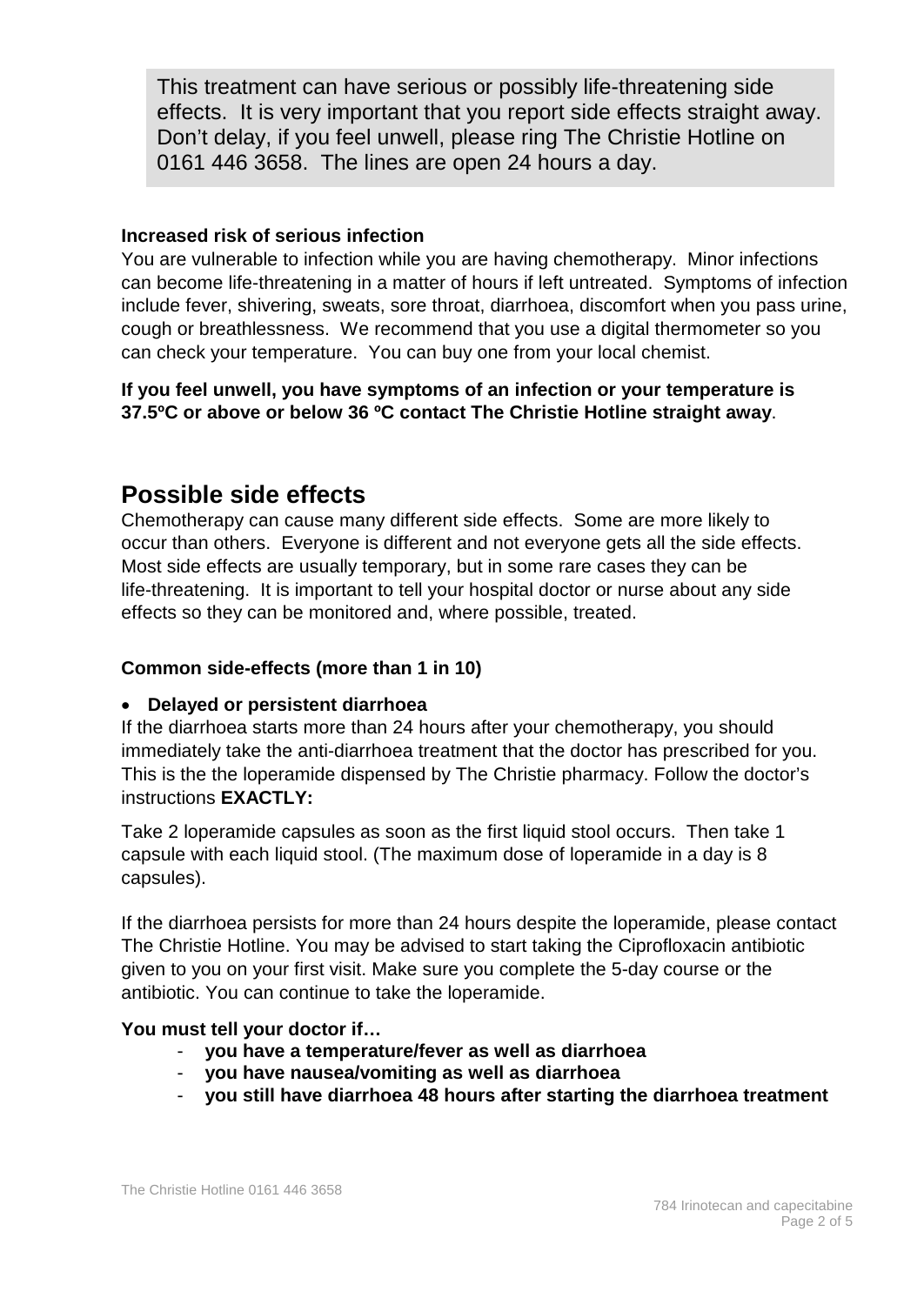#### • **Nausea and vomiting (sickness)**

A common side effect of your treatment is sickness. If you are sick (vomiting) please tell your doctor or nurse at The Christie. They will be able to give you advice about controlling these symptoms. It is important to try and eat regular healthy meals to maintain your energy.

We will prescribe anti-sickness medication for you when you begin treatment. If you do feel sick at home follow the instructions on the bottle/packet for taking these. You can contact The Christie Hotline if you need further advice to about how to control symptoms.

#### • **Sore mouth**

Your mouth may become sore or dry, or you may notice small mouth ulcers during this treatment. Drinking plenty of fluids and cleaning your teeth regularly and gently with a soft toothbrush can help to reduce the risk of this happening. We can prescribe a mouthwash for you to use during treatment. You can dilute this with water if your mouth is sore. Ask your doctor or nurse for further advice. There is also general mouth care information in the chemotherapy booklet. If you continue to have a sore mouth, please contact The Christie Hotline.

#### • **Skin and nail changes**

**PPE (palmar-plantar erythema):** The skin on your hands and feet may become very dry, red and sore with some cracking. Tell your doctor. Cream and tablets can be prescribed to help. Your chemotherapy dose may need to change. Try to keep your hands and feet cool and if possible, uncovered.

**Hyperpigmentation:** Your skin may appear darker in colour or lightly tanned, especially around the joints. Less commonly, this is known as hyperpigmentation. Asian and African-Caribbean people may develop noticeable light patches on their skin. The skin will return to normal when treatment is finished.

**Increased sensitivity to the sun:** Your skin will tan or burn in the sun more easily. Sit in the shade, avoid too much sun and use a high factor sunblock cream and wear a hat.

**Nail changes:** You may have a blue tinge or darkening of the nails, flaking of the nails or pain and thickening of the area where the nail starts growing.

#### • **Cholinergic reaction**

Sometimes during the infusion or within 24 hours of the infusion of irinotecan you may get some of these symptoms: abdominal cramps, diarrhoea, sweats, dizziness, excess saliva, watery eyes, tiredness and occasionally problems with vision. These side effects can easily be managed with an injection underneath the skin. Tell your chemotherapy nurse or doctor if you have any of these symptoms. If you have this reaction, you will normally need an injection before each treatment.

#### • **Lethargy**

Some chemotherapy may make you feel tired and lacking in energy. It can be frustrating when you feel unable to cope with routine tasks. If you do feel tired, take rest and get help with household chores. If necessary, take time off work. Gentle exercise such as walking can be beneficial.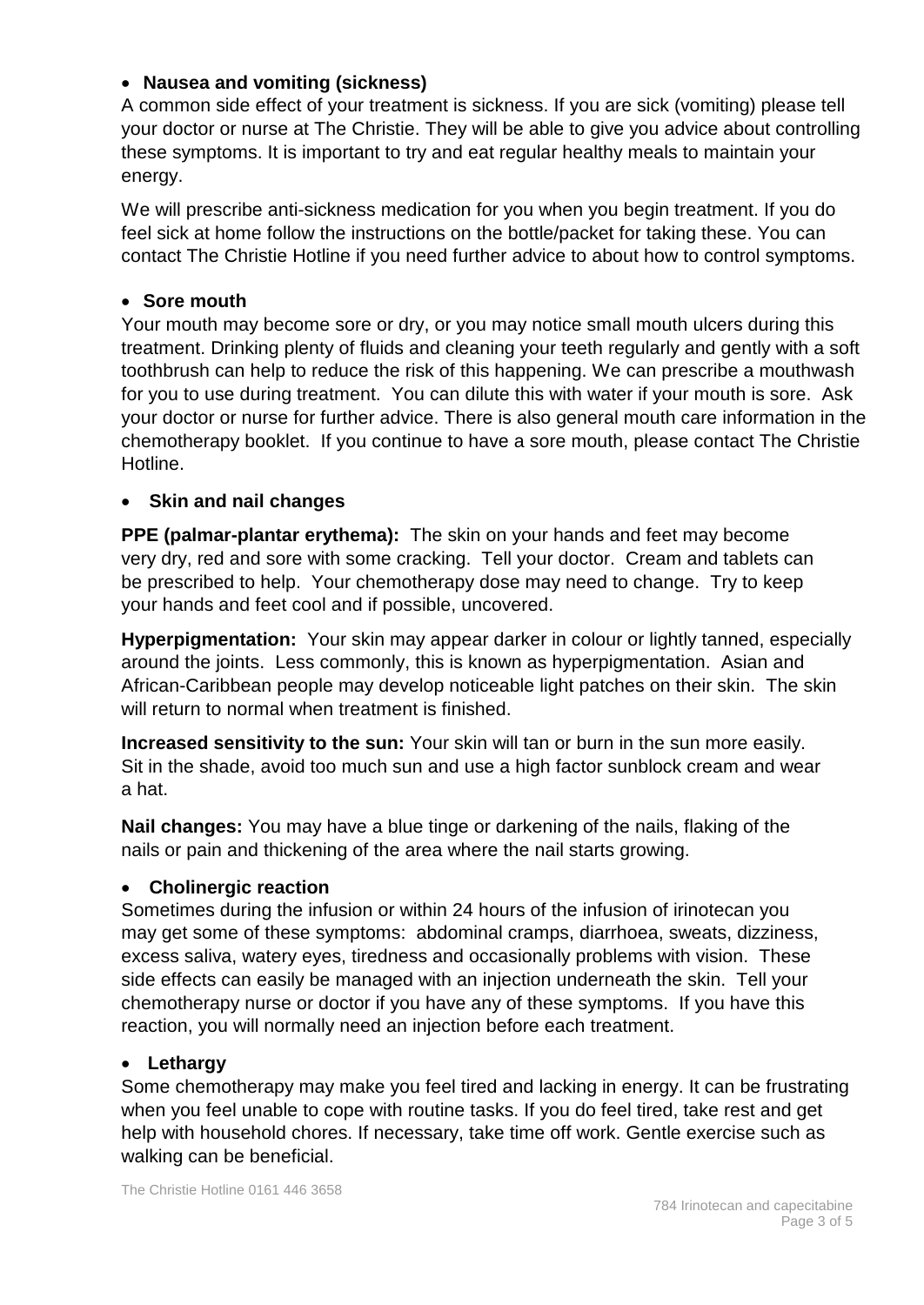#### • **Hair thinning**

Some hair loss/thinning may occur during treatment. It is advisable to avoid perms, colours, use of hot brushes and vigorous, frequent washing that could increase hair loss. Please remember that this is a temporary side effect and your hair will grow back when your treatment is completed. If you would like an appointment with the wig service, this can be arranged for you. Ask the staff for a copy of 'The Wig Fitting Service' leaflet.

#### **Uncommon side-effects (less than 1 in 10)**

#### • **Anaemia (low number of red blood cells)**

While having this treatment you may become anaemic. This may make you feel tired and breathless. Let your doctor or nurse know if these symptoms are a problem. You may need a blood transfusion.

#### • **Bruising or bleeding**

This treatment can reduce the production of platelets which help the blood clot. Let your doctor know if you have any unexplained bruising or bleeding, such as nosebleeds, bloodspots or rashes on the skin, and bleeding gums. You may need a platelet transfusion.

#### • **Watery eyes**

Your eyes may also water often this will improve in time and needs no specific treatment. But if you have ongoing symptoms please discuss this with your doctor or nurse.

• **Extravasation** is when chemotherapy leaks outside the vein. If you develop redness, soreness or pain at the injection site at any time please let us know straight away.

#### • **Herbal medicine**

Some herbal medicine including St John's Wort can affect the chemotherapy. You should let your doctor or nurse know if you are taking any herbal medication, complementary or alternative medicines, including vitamins, minerals and medicines purchased over-the-counter.

#### **Serious and potentially life threatening side effects**

In a small proportion of patients chemotherapy can result in very severe side effects which may rarely result in death. The team caring for you will discuss the risk of these side effects with you.

#### • **Chest pain or stroke**

A small number of patients receiving capecitabine can experience chest pain (angina) or rarely have a heart attack. Extremely rarely this may lead to death. Other complications such as stroke or mini-stroke can happen but are exceptionally rare. If you develop any of these symptoms you should either contact The Christie Hotline for advice or in an emergency you should go immediately to your nearest **Accident and Emergency department**. You may have an electrocardiograph (ECG) to check your heart before you start your chemotherapy. **Do not take any further**  capecitabine tablets until agreed by the team at The Christie.